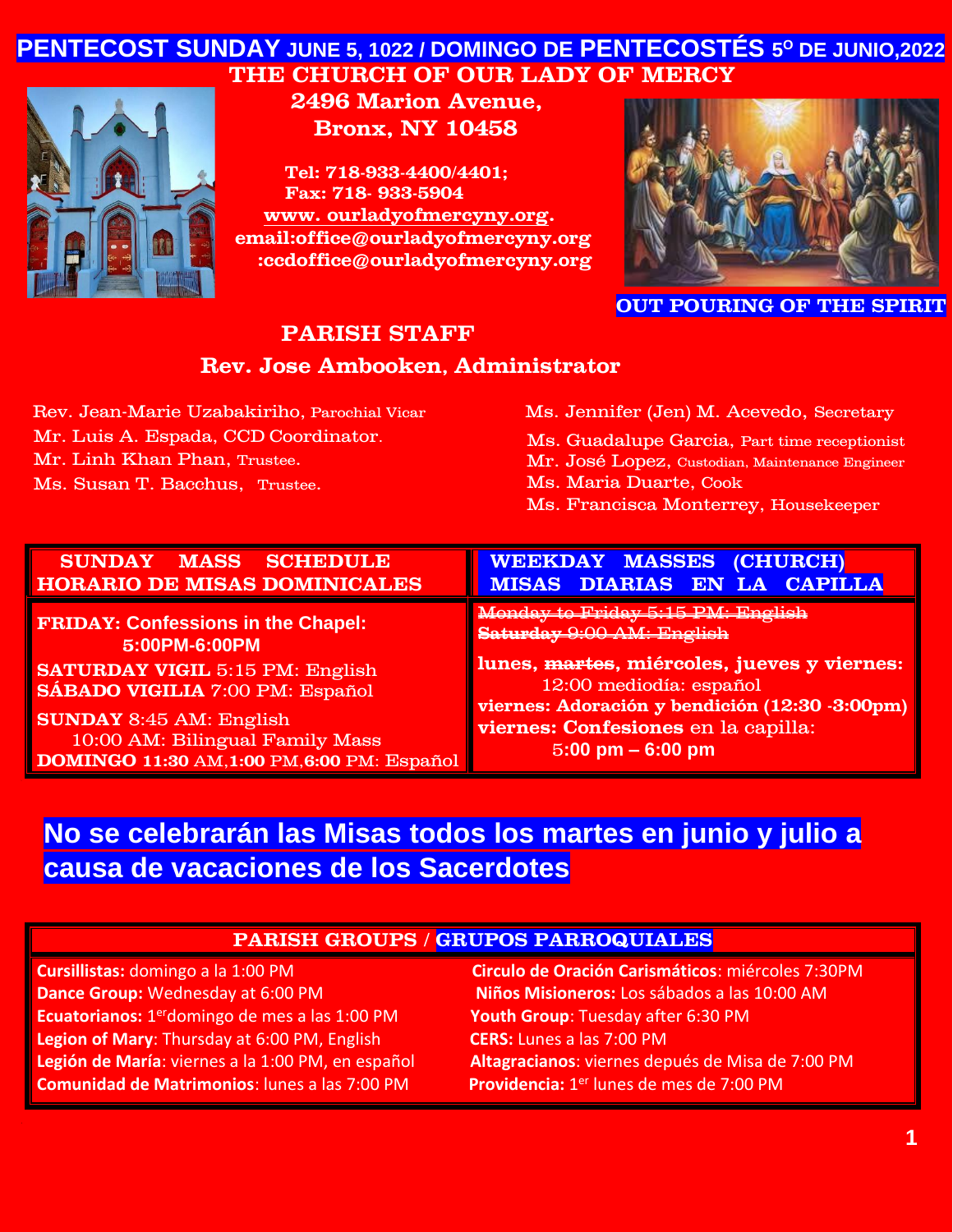#### **REGISTRATION IN THE PARISH:**

**REGISTRACION EN LA PARROQUIA:**

Parishioners are invited to register as active members in the Parish Office to receive the Parish Envelopes or Letters of recommendation.

A todos los parroquianos se les invita a registrarse en la Oficina Parroquial para del recibir los Sobres Semanales de la Parroquia o Cartas de recomendación

| <b>THE SACRAMENTS</b>                                                                                                                                                                                                                                                                                 | <b>LOS SACRAMENTOS</b>                                                                                                                                                                                                                                                                                               |
|-------------------------------------------------------------------------------------------------------------------------------------------------------------------------------------------------------------------------------------------------------------------------------------------------------|----------------------------------------------------------------------------------------------------------------------------------------------------------------------------------------------------------------------------------------------------------------------------------------------------------------------|
| <b>BAPTISMS</b> for Children take place in English                                                                                                                                                                                                                                                    | LOS BAUTISMOS se llevan a cabo en español en el                                                                                                                                                                                                                                                                      |
| on the 2 <sup>nd</sup> Saturday of the month. Parents,                                                                                                                                                                                                                                                | primer y tercer sábado del mes. Los padres, favor de                                                                                                                                                                                                                                                                 |
| please register the child at the rectory at least                                                                                                                                                                                                                                                     | registrar sus niños en la rectoría un mes antes del                                                                                                                                                                                                                                                                  |
| one month in advance. Please bring the Birth                                                                                                                                                                                                                                                          | Bautismo. Traen, por favor, el Certificado del                                                                                                                                                                                                                                                                       |
| Certificate for registration.                                                                                                                                                                                                                                                                         | Nacimiento para registrar.                                                                                                                                                                                                                                                                                           |
| <b>GODPARENTS REQUIREMENTS</b>                                                                                                                                                                                                                                                                        | <b>LOS PADRINOS - REQUISITOS</b>                                                                                                                                                                                                                                                                                     |
| Godparents: A man and a woman over the age                                                                                                                                                                                                                                                            | Padrinos: Un hombre Católico y una mujer Católica                                                                                                                                                                                                                                                                    |
| of 16 years; if married, they should have been                                                                                                                                                                                                                                                        | mayores de 16 años. Si están casados, ellos tienen que                                                                                                                                                                                                                                                               |
| married in the Catholic Church. (Please bring                                                                                                                                                                                                                                                         | estar casados por la Iglesia Católica. (Traer el                                                                                                                                                                                                                                                                     |
| your Church marriage certificate)                                                                                                                                                                                                                                                                     | certificado del matrimonio de la Iglesia)                                                                                                                                                                                                                                                                            |
| If the Godparents are single, they must not<br>live with a partner and must have received the<br>three sacraments of initiation, viz., Baptism,<br>Confirmation and Holy Eucharist (Communion).<br>They must bring as proof, certificates of Baptism,<br>Confirmation and Holy Eucharist (Communion). | Si los padrinos son individuales, no deben vivir con su<br>pareja, deberían recibir los tres Sacramentos de<br>iniciación que<br>son Bautismo,<br>Confirmación<br>$\overline{\mathbf{v}}$<br>Eucaristía (Comunión).<br>Deben traer prueba con sus certificados de Bautismo,<br>Confirmación y Eucaristía (Comunión). |
| THE SACRAMENT OF RECONCILIATION                                                                                                                                                                                                                                                                       | EL SACRAMENTO DE RECONCILIACIÓN                                                                                                                                                                                                                                                                                      |
| (CONFESSION): Friday 4:00 PM-5:00 PM                                                                                                                                                                                                                                                                  | (CONFESIÓN): Los viernes de las 4:00 PM hasta el                                                                                                                                                                                                                                                                     |
| in the Chapel. Any day in the Rectory with an                                                                                                                                                                                                                                                         | 5:00 PM en la Capilla. En cualquier día en la Rectoría                                                                                                                                                                                                                                                               |
| appointment.                                                                                                                                                                                                                                                                                          | con una cita.                                                                                                                                                                                                                                                                                                        |
| <b>MATRIMONY (MARRIAGE):</b> Couples should<br>make an appointment with the Pastor Rev. Jose<br>Ambooken at least 6 months before the wedding<br>date. They will then get all of the information<br>required.                                                                                         | <b>MATRIMONIO:</b> Las parejas deben hacer cita con<br>el Pastor Padre José Ambooken por lo menos<br>6 meses antes de la fecha de boda. Ellos obtendrán<br>todo el informe durante esta entrevista.                                                                                                                  |
| <b>ANOINTING OF THE SICK:</b> Please inform a                                                                                                                                                                                                                                                         | <b>UNCIÓN DE LOS ENFERMOS:</b> Favor de informar al                                                                                                                                                                                                                                                                  |
| priest whenever anyone is seriously ill. In case                                                                                                                                                                                                                                                      | sacerdote cuando alguien está enfermo. En caso de                                                                                                                                                                                                                                                                    |
| of emergency, call the rectory at any time.                                                                                                                                                                                                                                                           | emergencia, llame a la rectoría a cualquier hora                                                                                                                                                                                                                                                                     |

**COLLECTION REPORT OF O L M MAY 28-29, 2022: OFFERTORY = \$3,596.00 CHILDREN'S COLLECTION** = \$42 **.**00

**THANK YOU FOR YOUR SUPPORT**



**CONFESSION SCHEDULE: Friday 5:00 PM- 6:00 PM (in the chapel**)

**HORARIO DE LAS CONFESIONES: viernes 5:00 pm - 6:00 pm (en la Capilla)**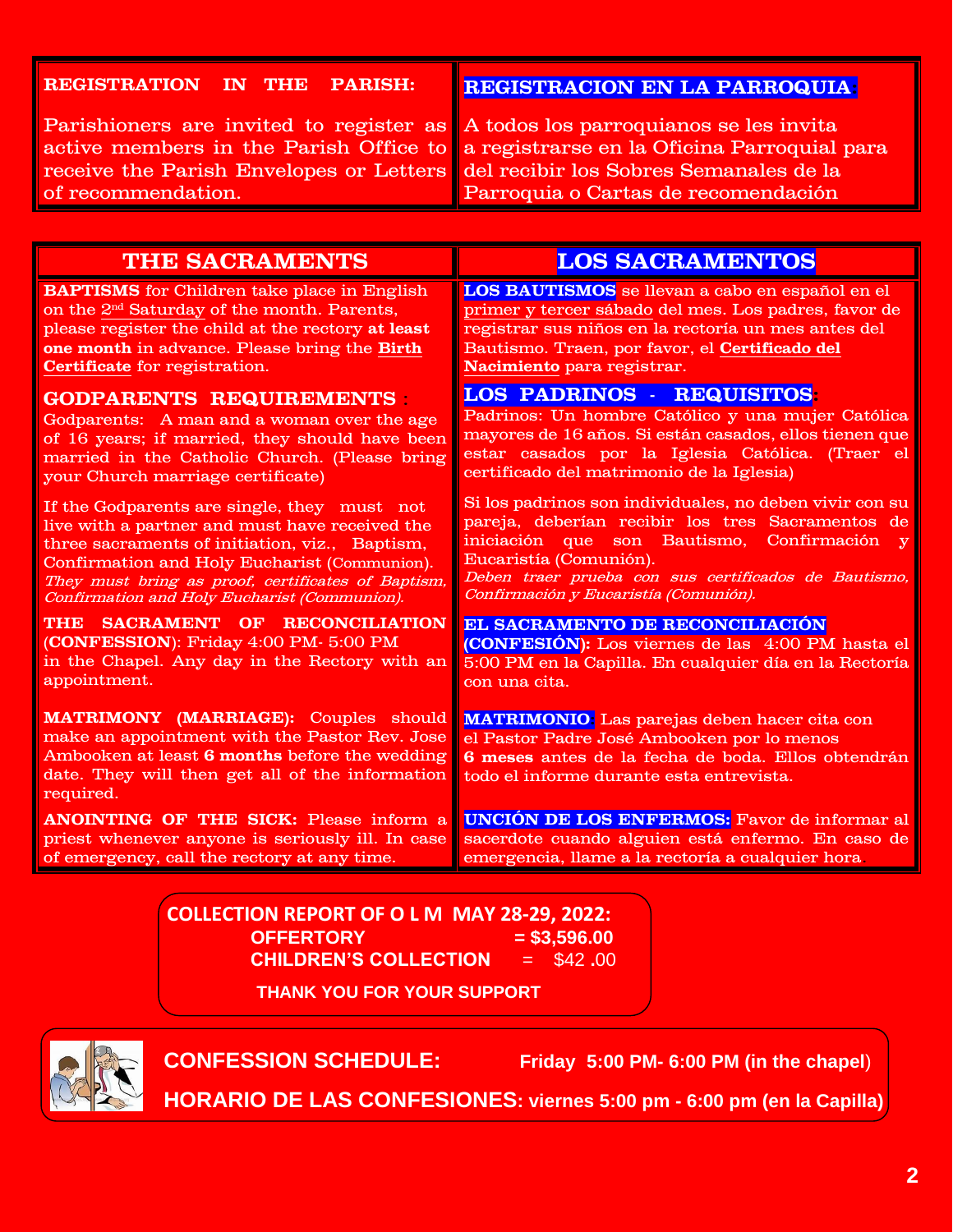**THE TIME FOR FULFILLING THE EASTER DUTY** extends from the First Sunday of Lent [March 6] to Holy Trinity Sunday [June 12].

**EL TIEMPO PARA CUMPLIR EL DEBER PASCUAL** se extiende desde el Primer Domingo de Cuaresma

[6 de marzo] hasta el Domingo de la Santísima Trinidad [12 de junio].

#### **OFFICE HOURS OF MR. LUIS ESPADA, CCD COORDINATOR**

 **MONDAY, WEDNESDAY, FRIDAY: 9:00 AM – 4:00 PM; SATURDAY 9:00 AM-12:30 PM; SUNDAY: 9:00 AM-1:30 PM**

 **HORARIO DEL SENOR LUIS ESPADA, COORDINADOR DE CCD** 

 **LUNES, MIERCOLES, VIERNES: 9:00 AM- 4:00 PM; SABADO: 9:00 AM-12:30 PM; DOMINGO: 9:00 AM – 1:30 PM** 

### CARDINAL'

| <u>J JI EWARDJHIP APPEALI</u><br>Goal      |     | DZJ.UUU.UU  |
|--------------------------------------------|-----|-------------|
| Pledges (46 families/persons)              | $=$ | \$5,305.00  |
| Paid                                       | $=$ | \$3125.00   |
| Average Gift $=$                           |     | \$115.33    |
| <b>CAMPAÑA DEL CARDENAL 2022</b> : La meta | $=$ | \$23,000.00 |
| Compromisos (42 familias/personas) =       |     | \$4930.00   |
| Pagado=                                    |     | \$2790.00   |
| Regalo promedio=                           |     | \$114.78    |
|                                            |     |             |

# **READINGS FOR THE WEEK / LECTURAS DE LA SEMANA**

| 4               | Sat: Easter Weekday Morning: Acts 28:16-20, 30-31/<br>$21:20 - 25$                                                                                                                                                                                                                                                                              | 4              | Sábado de la semana pascual: Mañana: Hech: 28:<br>16-20, 30-31/Jn 21:20-25                                                                                                                                                                                                                                                                             |
|-----------------|-------------------------------------------------------------------------------------------------------------------------------------------------------------------------------------------------------------------------------------------------------------------------------------------------------------------------------------------------|----------------|--------------------------------------------------------------------------------------------------------------------------------------------------------------------------------------------------------------------------------------------------------------------------------------------------------------------------------------------------------|
| $\overline{5}$  | <b>SUN PENTECOST SUNDAY, Solemnity Vigil: Gn 11:</b><br>1-9 or Ex 19:3-8a, 16-20b or Ez 37:1-14 or Jl 3:1-5/Rom<br>8:22-27/Jn 7:37-39 (62) or, for the Extended Vigil: Gn<br>11:1-9/Ex 19:3-8a, 16-20b/Ez 37:1-14/Jl 3:1-5/Rom<br>8:22-27/ Jn 7:37-39 Day: Acts 2:1-11/1 Cor 12:3b-7,<br>12-13 or Rom 8:8-17/Jn 20:19-23 or Jn 14:15-16, 23b-26 | 5 <sup>1</sup> | <b>DOM:DOMINGO DE PENTECOSTÉS Solemnidad,</b><br>vigilia: Gn 11:1-9 o Ex 19:3-8a, 16-20b o Ez 37:1-14 o<br>Jl 3:1-5/Rom 8:22-27/Jn 7:37-39 o, para la vigilia<br>extendida: Gn 11:1-9/ Ex 19:3-8a, 16-20b/Ez 37:1-14/Jl<br>3:1-5/Rom 8:22-27/ Jn 7:37-39. Day: Hech 2:1-11/1 Cor<br>12:3b-7, 12-13 o Rom 8:8-17/Jn 20:19-23 o Jn 14:15-16,<br>$23b-26$ |
| $6\phantom{1}6$ | Mon: The Blessed Virgin Mary, Mother of the Church<br>(Tenth Week in Ordinary Time) Memorial Gn 3:9-15, 20<br>or Acts 1:12-14/Jn 19:25-34                                                                                                                                                                                                       | 6              | Lunes: La Bienaventurada Virgen María, Madre de<br>la Iglesia (10 a semana del año) Memorial<br>Gn 3:9-15, 20 o Hech 1:12-14/Jn 19:25-34                                                                                                                                                                                                               |
| 7               | Tue Weekday (10 <sup>TH</sup> WEEK of the year) 1 Kgs 17:7-16/<br>Mt 5:13-16                                                                                                                                                                                                                                                                    | $\mathbf{7}$   | Martes de la 10 <sup>ª</sup> semana del año: 1 Rey 17:7-16/<br>Mt 5:13-16                                                                                                                                                                                                                                                                              |
| 8               | Wed: Weekday: 1 Kgs 18:20-39/Mt 5:17-19                                                                                                                                                                                                                                                                                                         | 8              | Miércoles de la semana: 1 Rey 18:20-39/Mt 5:17-19                                                                                                                                                                                                                                                                                                      |
| 9               | Thu Weekday [Saint Ephrem, Deacon and Doctor of the<br>Church] 1 Kgs 18:41-46/Mt 5:20-26                                                                                                                                                                                                                                                        | 9              | Jue de la semana [san Efraín, Diácono y doctor de<br>la Iglesia] 1 Rey 18:41-46/Mt 5:20-26                                                                                                                                                                                                                                                             |
| 10              | Fri: Weekday 1 Kgs 19:9a, 11-16/Mt 5:27-32                                                                                                                                                                                                                                                                                                      | 10             | Viernes de la semana: 1 Rey 19:9a, 11-16/Mt 5:27-32                                                                                                                                                                                                                                                                                                    |
| 11              | Sat: Saint Barnabas, Apostle, Memorial Acts 11:21b-26;<br>13:1-3/Mt 5:33-37                                                                                                                                                                                                                                                                     | 11             | San Bernabé, Apóstol, memorial: Hech 11:21b-26;<br>13:1-3/Mt 5:33-37                                                                                                                                                                                                                                                                                   |
| 12 <sub>1</sub> | <b>SUN: THE MOST HOLY TRINITY, Solemnity</b><br>Prv 8:22-31/Rom 5:1-5/Jn 16:12-15                                                                                                                                                                                                                                                               | 12             | <b>DOM: LA SANTISIMA TRINIDAD, Solemnidad</b><br>Prv 8:22-31/Rom 5:1-5/Jn 16:12-15                                                                                                                                                                                                                                                                     |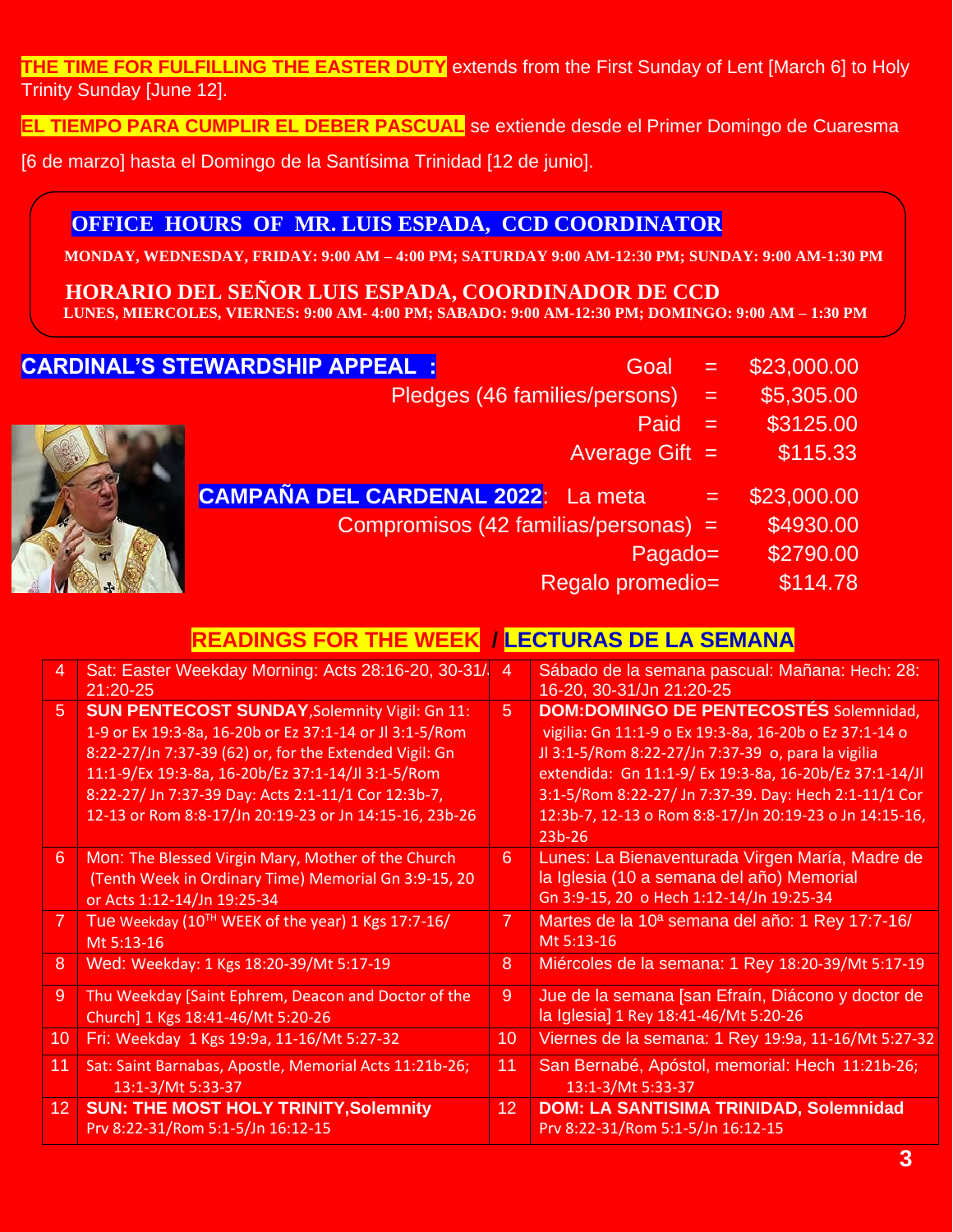# **MASS INTENTIONS FOR THE WEEK OF JUNE 4-11, 2022**

| June 4, Saturday  | 5:15 PM:                                                                 |
|-------------------|--------------------------------------------------------------------------|
|                   | 7:00 PM: †David Bonilla, †William Martell, †Carmita de Jesús             |
|                   |                                                                          |
| June 5, Sunday    | $8:45$ AM:                                                               |
|                   | 10:00 AM:                                                                |
|                   | 11:30 AM: Por la salud de Jorge Tapia, Melvin Castillo, Rachell Hinojosa |
|                   | $1:00 \text{ PM}$                                                        |
|                   | $6:00 \text{ PM}$                                                        |
| June 6, Monday    | 12:00 Noon:                                                              |
| June 7, Tuesday   | 12:00 Noon:                                                              |
| June 8, Wednesday | 12:00 Noon:                                                              |
| June 9, Thursday  | 12:00 Noon:                                                              |
| June 10, Friday   | 12:00 Noon:                                                              |
| June 11, Saturday | $5:15 \text{ PM}$                                                        |
|                   | 7:00 PM:                                                                 |

# **LET US PRAY FOR THE SICK MEMBERS OF OUR PARISH REZEMOS POR LOS ENFERMOS DE NUESTRA PARROQUIA**

**PERMANENT / PERMANENTES:** Anna Phuoc Phan, Ana Pérez, Ana y David Santiago, Ana Rodriguez, Carmen Castillo, Cynthia Isidore, Edilia y José E. Nuñez, Elsa Gonzales, Eladia Ciprian, Eustaquia Betances,

Jane Demers, Julia Ayala, Milagro Amoro, Raquel Meléndez, Raquel Toro, Rosa Vidal, Teresa Nga Nguyen.

**TEMPORARY / TEMPORARIOS:** Altagracia Rodriguez, Amalia Aviles Lopez, Antonio Vazquez, Ariel, Bryan Cabrera, Rosa Cabrera, Candida Rodriguez, Crecencia Cruz, Cristina Chávez, Candida Rodriguez, Cruz Ivañez Ramirez, Elizabeth Bello, Emmanuel Barrientos, Emilia Jimenez, Esperanza Nuñez, Felicia de Jesús, Fidencia Alvarez, Francisca, Jesé Piña, Josefina Morel, José Gomez, Juan Carrera, Juan Davila,Julian Alejandro Cuviera, Luis Gonzalo, María Delgado, María Nuñez, María Tavarez, Mayra Renaud, María



Gil, Mely Arias, Milady, Molly Jadoonan, Olaga Minaya,Pedro Mata, Ramona, Reyes Ramos, Rosa María, Silenia Ramirez, Silvia Gonzalez, Susana Almazar, Susan T. Bacchus, Teresa Tuyet Phan, Virginia de Guzman.

# **MASS ATTENDANCE DATE: 5/28-29/ 2022**

| DAY / DIA              | <b>ADULTS/ADULTOS</b> | <b>CHILDREN /NINOS</b> | YOUTH/JOVENES | <b>TOTAL</b> | <b>USHERS</b>   |
|------------------------|-----------------------|------------------------|---------------|--------------|-----------------|
| SATURDAY5:15 PM        | 8                     |                        |               | 9            | 0               |
| SATURDAY7:30 PM        | 80                    | З                      | З             | 86           | $6\phantom{1}6$ |
| SUNDAY 8:45 AM         | 27                    | 6                      | 3             | 36           |                 |
| <b>SUNDAY 10:00 AM</b> | 86                    | 38                     | 31            | 155          | 5               |
| <b>SUNDAY 11:30 AM</b> | 302                   | 37                     | 18            | 357          |                 |
| SUNDAY 1:00 PM         | 88                    | 38                     | $22^{1}$      | 148          | 8               |
| SUNDAY 6:00 PM         | 48                    | 12                     | 4             | 64           | 4               |
| <b>TOTAL</b>           | 639                   | 134                    |               | 855          | 31              |